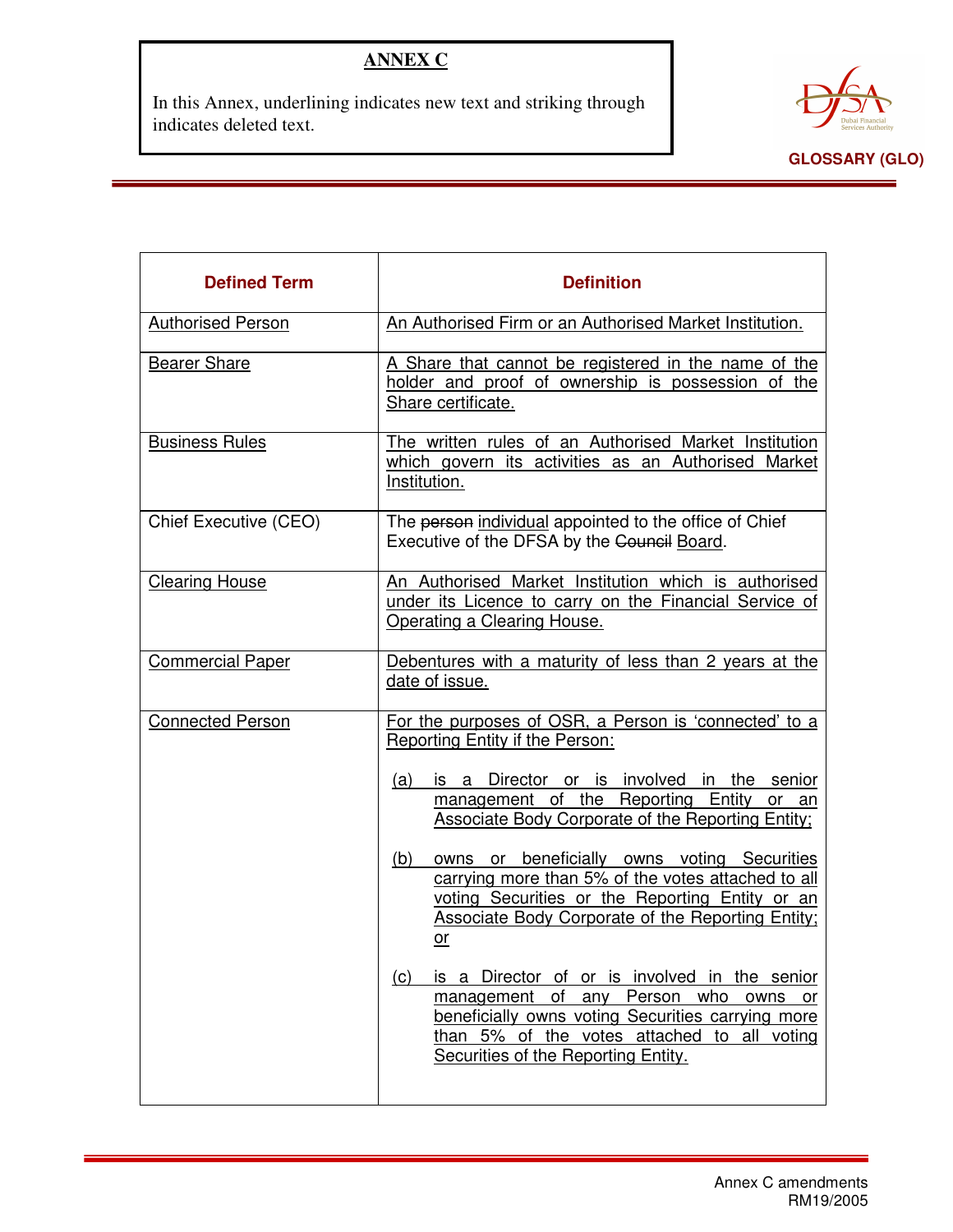

| Controller            |                                                                                                                                                                                                                                                                                                                                     |
|-----------------------|-------------------------------------------------------------------------------------------------------------------------------------------------------------------------------------------------------------------------------------------------------------------------------------------------------------------------------------|
|                       | Has the meaning given in AUT Rule 15.1.2.                                                                                                                                                                                                                                                                                           |
| Controller            | (1)<br>In relation to an Authorised Firm, a Person who,<br>either alone or with any Associate fulfils the<br>criteria specified in AUT Rule 15.1.2; or<br>In relation to an Authorised Market Institution, a<br>$\mathbf{2}$<br>Person who, either alone or with any Associate<br>fulfils the criteria specified in AMI Rule 6.1.2. |
| Convertible           | An investment Investment that gives the an investor the<br>right to convert the Security into equity another form of<br>Security at an agreed price or on an agreed basis.                                                                                                                                                          |
| Council               | The governing body of the DFSA, established under<br>Chapter 2 of Part 2 of the Regulatory Law 2004.                                                                                                                                                                                                                                |
| <b>DFSA</b>           | The Dubai <del>DIFC</del> -Financial Services Authority                                                                                                                                                                                                                                                                             |
| <b>Board</b>          | The Governing Body of the DFSA, established under<br>Chapter 2 of Part 2 of the Regulatory Law 2004.                                                                                                                                                                                                                                |
| Domestic Firm         | An Authorised Firm Person or an Ancillary Service<br>Provider which:                                                                                                                                                                                                                                                                |
|                       | has its registered and head office in the DIFC; or<br>(a)                                                                                                                                                                                                                                                                           |
|                       | if it is a subsidiary of an Undertaking whose<br>(b)<br>principal place of business and head office is in a<br>jurisdiction other than the DIFC, has its registered<br>office in the DIFC.                                                                                                                                          |
| Exchange              | An Authorised Market Institution which is authorised<br>under its Licence to carry on the Financial Service of<br>Operating an Exchange.                                                                                                                                                                                            |
| <b>Exempt Offer</b>   | An Offer prescribed under Article 14(2) of the Markets<br>Law 2004 and further prescribed under OSR section 2.4.                                                                                                                                                                                                                    |
| <b>Exempt Offeror</b> | An Offeror who is specified in the list of Exempt Offerors<br>set out in OSR App 5.                                                                                                                                                                                                                                                 |
| Governing Body        | of directors, partners,<br>The<br>board<br>committee<br>0f<br>management or other governing body of an Authorised<br>Firm or an Authorised Market Institution. Undertaking.                                                                                                                                                         |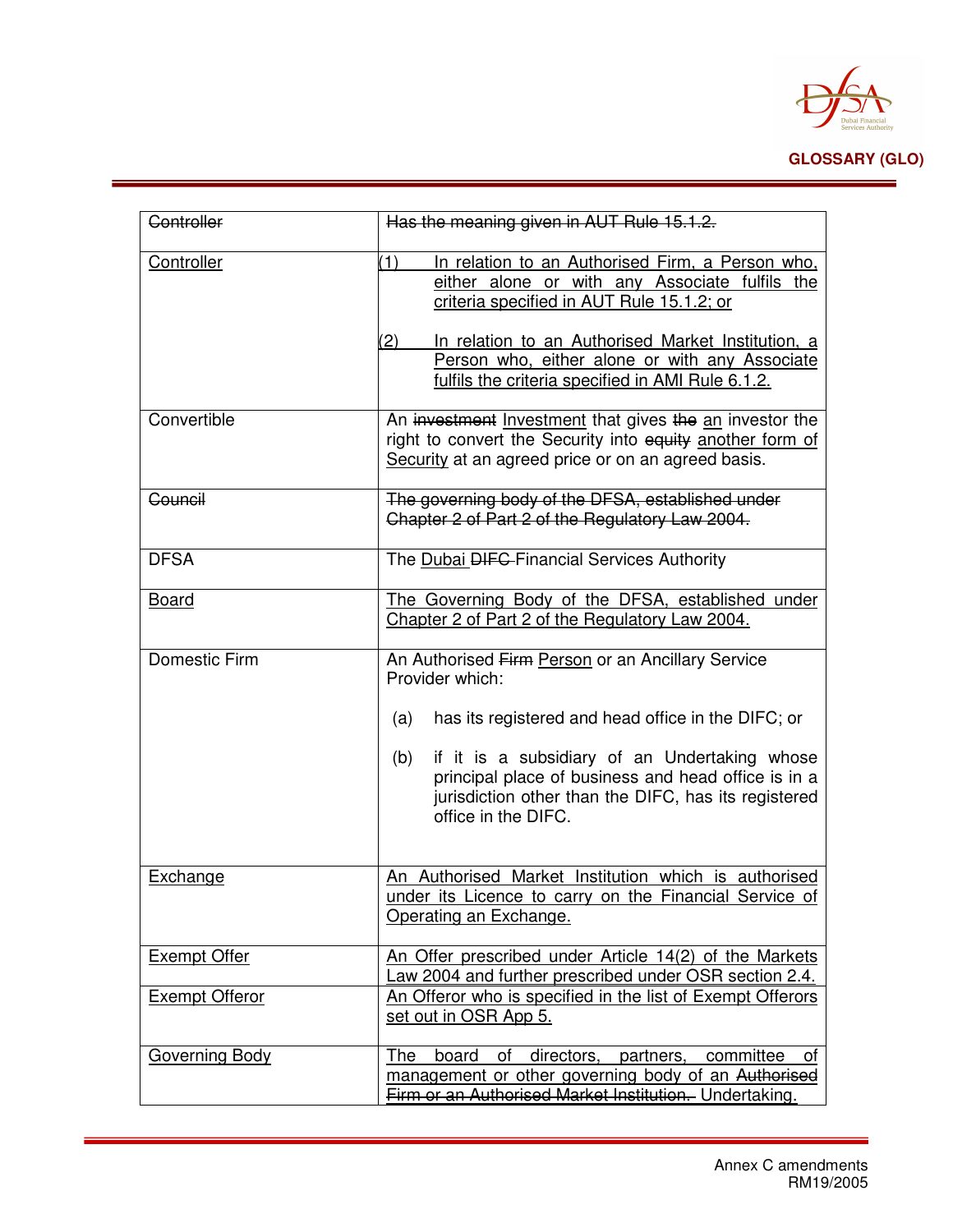

| Guidance                                     | Guidance is indicative and non-binding and<br>may<br>comprise:<br>guidance made and issued by the Chief Executive<br>(a)<br>under law administered by the DFSA; and<br>any standard or code of practice issued by the<br>(b)<br>Council Board which has not been incorporated                                                                                                                                                                    |
|----------------------------------------------|--------------------------------------------------------------------------------------------------------------------------------------------------------------------------------------------------------------------------------------------------------------------------------------------------------------------------------------------------------------------------------------------------------------------------------------------------|
|                                              | into the Rules.                                                                                                                                                                                                                                                                                                                                                                                                                                  |
| <b>Issue Note</b>                            | In relation to a Prospectus structured as two documents,<br>one of the required documents in accordance with OSR<br>Rule 5.4.1(b).                                                                                                                                                                                                                                                                                                               |
| Key Individual                               | An Employee of an Authorised Market Institution<br>assigned to oversee a Regulatory Function.                                                                                                                                                                                                                                                                                                                                                    |
| <b>Licensing Requirements</b>                | The requirements set out in AMI section 7.2 in relation to<br>the granting of a Licence to an Authorised Market<br>Institution.                                                                                                                                                                                                                                                                                                                  |
| <b>Market Misconduct</b>                     | Conduct which contravenes a provision contained in<br>chapter 1 of Part 8 of the Markets Law 2004.                                                                                                                                                                                                                                                                                                                                               |
| Material Information                         | In relation to Investments, information that significantly<br>affects, or would reasonably be expected to have a<br>significant effect, on the market price or value of<br>Investments.                                                                                                                                                                                                                                                          |
| Member                                       | A Person admitted as a member of an Authorised<br>Market Institution in accordance with its Business Rules.                                                                                                                                                                                                                                                                                                                                      |
| Money Laundering Reporting<br>Officer (MLRO) | For the purposes of AMI, an individual who is a<br>Director, Partner or other appropriately senior<br>employee of an Authorised Market Institution who<br>the Authorised<br>has responsibility<br>for<br>Market<br>Institution's compliance with the Rules in AMI<br>chapter 11 and any relevant money laundering<br>legislation applicable to the AMI.<br>The For all other purposes, the Licensed Function<br>described in AUT Rule 10.2.2(g). |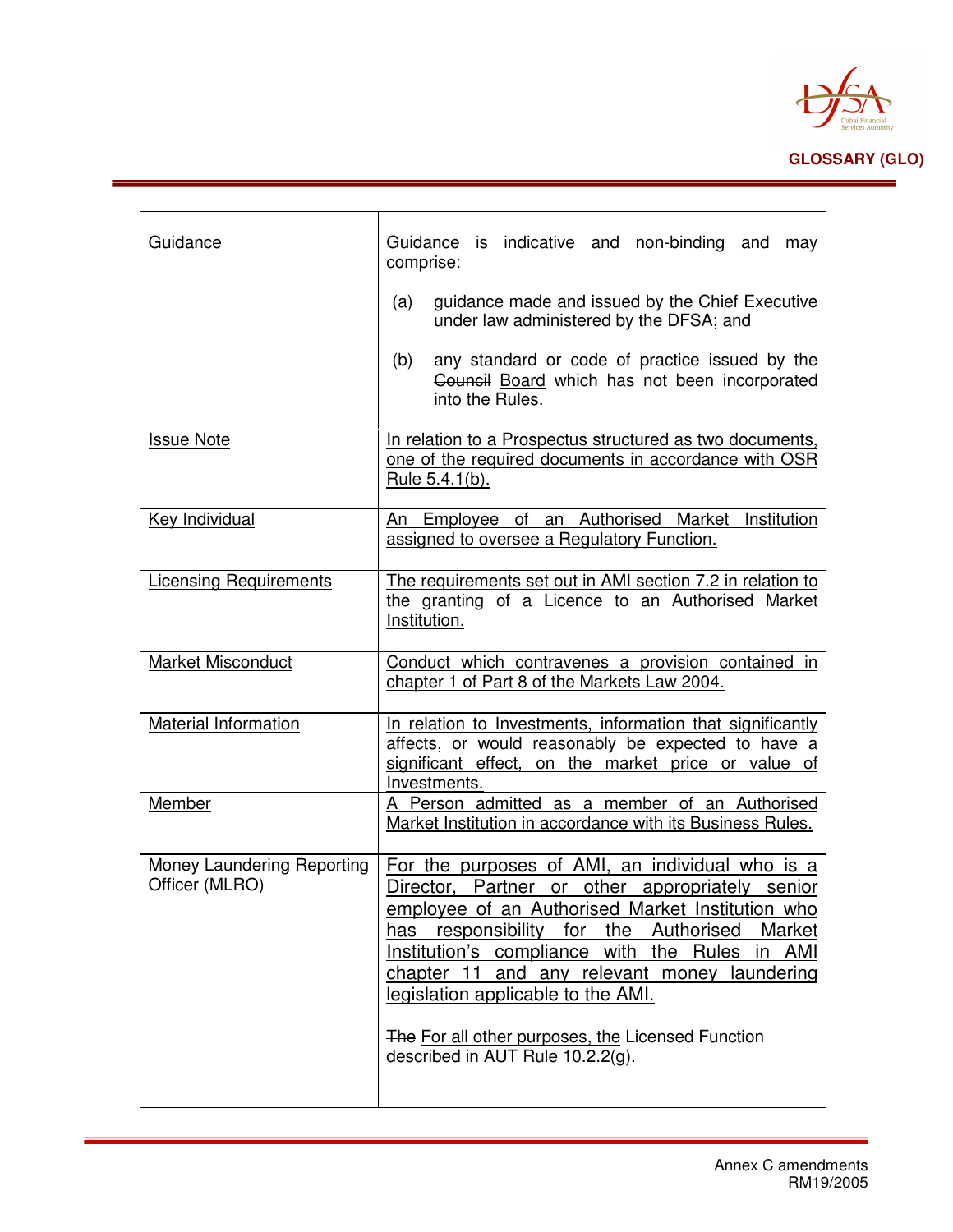

| <b>Offered Securities Rules</b>    | Rules made by the DFSA under Article $\frac{8(2)}{c}$ of the<br>Markets Law 2004 and set out in OSR.                                                                                                              |
|------------------------------------|-------------------------------------------------------------------------------------------------------------------------------------------------------------------------------------------------------------------|
| Offeree                            | A Person to whom an Offer of Securities is made.                                                                                                                                                                  |
| Offeror                            | A Person who makes an Offer of Securities.                                                                                                                                                                        |
| Offer                              | An offer of Securities falling within Article 13 of the<br>Markets Law 2004.                                                                                                                                      |
| <b>Official List of Securities</b> | A list of Securities maintained by an Authorised Market<br>Institution in accordance with the Markets Law 2004 and<br>the Rules in the OSR module.                                                                |
| <b>OSR</b>                         | The Offered Securities Rules module of the Rulebook.                                                                                                                                                              |
| <b>Personal Exempt Offer</b>       | An Exempt Offer of a kind specified in OSR Rule<br>$2.4.1(2)$ .                                                                                                                                                   |
| <b>Price Sensitive Information</b> | Information of a type which is liable to cause substantial<br>movement in the price of Securities or (in the case of<br>Debentures) to affect significantly the ability of the Issuer<br>to meet its commitments. |
| Partner                            | In relation to an Authorised Firm Undertaking, which is a<br>Partnership, a Person occupying the position of a<br>partner, by whatever name called.                                                               |
| Professional Investor              | A Person whose ordinary activities involve him in<br>acquiring, holding, managing or disposing<br>of<br>Investments and any other Person prescribed by the<br><b>Offered Securities Rules.</b>                    |
| Prospectus                         | A document containing such information as prescribed<br>by the OSR.                                                                                                                                               |
| <b>Prospectus Offer</b>            | An Offer of Securities made in circumstances where a<br>Prospectus has been filed with the DFSA and published.                                                                                                    |
| <b>Qualified Investor</b>          | A Person specified in OSR Rule 3.3.2.                                                                                                                                                                             |
| <b>REC</b>                         | The Recognition module of the Rulebook.<br>[Added/VER3/04-05]                                                                                                                                                     |
| Recognition                        | The status acquired by a Person to whom the DFSA has                                                                                                                                                              |